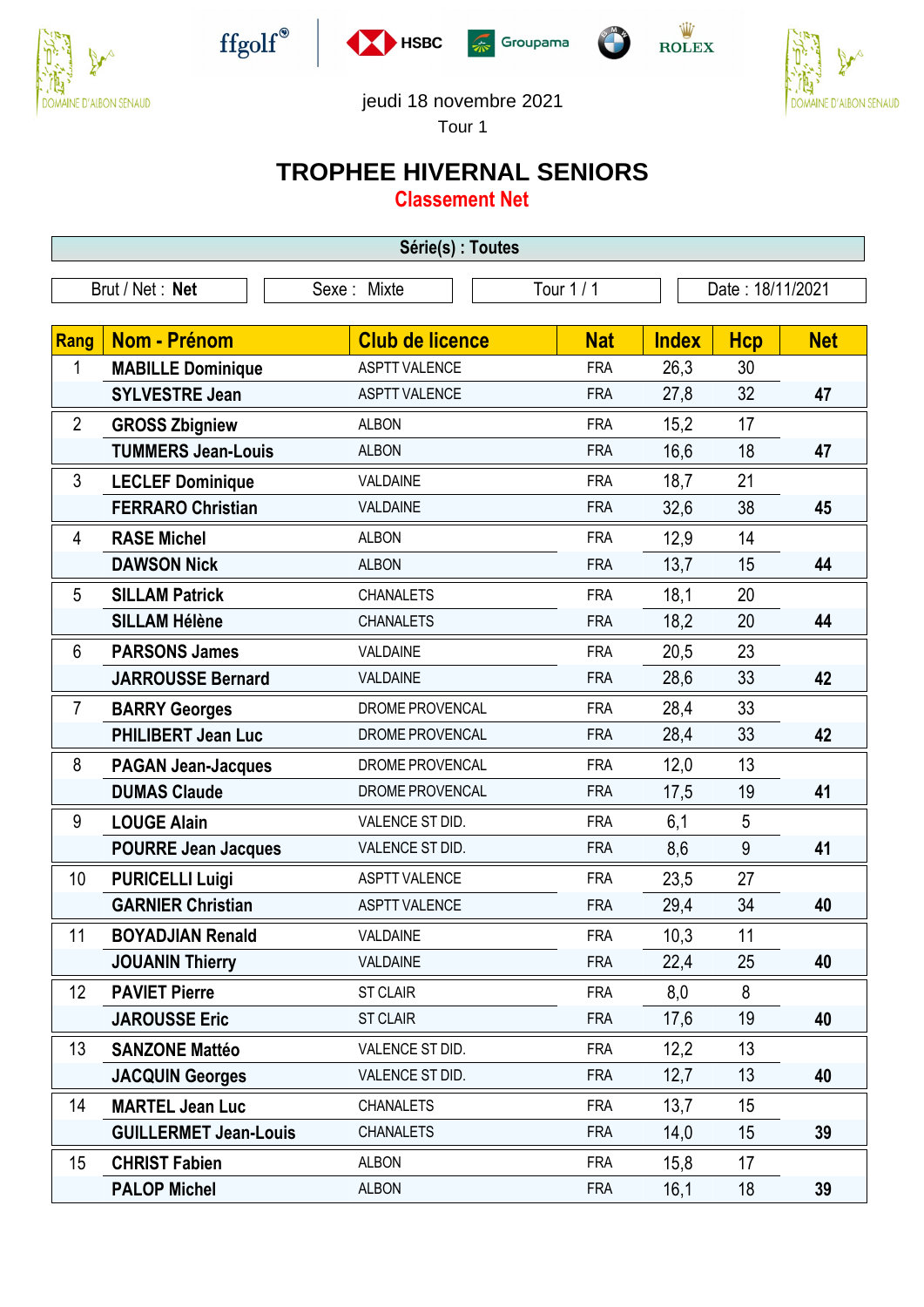| <b>Rang</b> | <b>Nom - Prénom</b>            | <b>Club de licence</b> | <b>Nat</b> | <b>Index</b> | <b>Hcp</b> | <b>Net</b>      |
|-------------|--------------------------------|------------------------|------------|--------------|------------|-----------------|
| 16          | <b>DUBOIS Alex</b>             | DROME PROVENCAL        | <b>FRA</b> | 9,3          | 9          |                 |
|             | <b>AROZARENA Emmanuel</b>      | DROME PROVENCAL        | <b>FRA</b> | 11,1         | 12         | 39              |
| 17          | <b>LOZANO Guy</b>              | VALDAINE               | <b>FRA</b> | 22,7         | 26         |                 |
|             | <b>GOUTORBE Jean-Pierre</b>    | VALDAINE               | <b>FRA</b> | 23,7         | 27         | 38              |
| 18          | <b>MOUTTEAU Philippe</b>       | <b>CHANALETS</b>       | <b>FRA</b> | 11,2         | 12         |                 |
|             | <b>LATTIER Alain</b>           | <b>CHANALETS</b>       | <b>FRA</b> | 12,9         | 14         | 38              |
| 19          | <b>DODE Joseph</b>             | VALENCE ST DID.        | <b>FRA</b> | 22,5         | 25         |                 |
|             | <b>HANIS Gabriel</b>           | VALENCE ST DID.        | <b>FRA</b> | 27,6         | 32         | 37              |
| 20          | <b>NAVE Roland</b>             | <b>ALBON</b>           | <b>FRA</b> | 19,2         | 21         |                 |
|             | <b>BRIARD Daniel</b>           | <b>ALBON</b>           | <b>FRA</b> | 23,6         | 27         | 37              |
| 21          | <b>GAMBER Jean-Paul</b>        | <b>ASPTT VALENCE</b>   | <b>FRA</b> | 10,1         | 10         |                 |
|             | <b>LALAUZE Max</b>             | <b>ASPTT VALENCE</b>   | <b>FRA</b> | 20,1         | 22         | 37              |
| 22          | <b>GRENIER Jacky</b>           | <b>CHANALETS</b>       | <b>FRA</b> | 17,1         | 19         |                 |
|             | <b>LEVEQUE Gerard</b>          | <b>CHANALETS</b>       | <b>FRA</b> | 18,7         | 21         | 37              |
| 23          | <b>BROCHIER Jean Marc</b>      | <b>ALBON</b>           | <b>FRA</b> | 12,9         | 14         |                 |
|             | <b>VIDALIE Jérome</b>          | <b>ALBON</b>           | <b>FRA</b> | 13,2         | 14         | 37              |
| 24          | <b>BOUCHARDON Marie-Claude</b> | <b>CHANALETS</b>       | <b>FRA</b> | 16,6         | 18         |                 |
|             | <b>BOUCHARDON Jean-Marc</b>    | <b>CHANALETS</b>       | <b>FRA</b> | 19,8         | 22         | 36              |
| 25          | <b>MENJARD André</b>           | <b>ALBON</b>           | <b>FRA</b> | 19,4         | 22         |                 |
|             | <b>PAYANT Jean Michel</b>      | <b>ALBON</b>           | <b>FRA</b> | 22,2         | 25         | 36              |
| 26          | <b>LEFRANCOIS Pascal</b>       | VALDAINE               | <b>FRA</b> | 11,8         | 12         |                 |
|             | <b>GARCIA Joaquim</b>          | VALDAINE               | <b>FRA</b> | 21,8         | 25         | 36              |
| 27          | <b>BEGOT André</b>             | VALENCE ST DID.        | <b>FRA</b> | 12,4         | 13         |                 |
|             | <b>RAGUIN Christian</b>        | VALENCE ST DID.        | <b>FRA</b> | 14,0         | 15         | 36              |
| 28          | <b>LAURENT Jean Marc</b>       | <b>ASPTT VALENCE</b>   | <b>FRA</b> | 21,2         | 24         |                 |
|             | <b>DUONG Duc</b>               | <b>CHANALETS</b>       | <b>FRA</b> | 24,6         | 28         | 35 <sub>5</sub> |
| 29          | <b>GARNIER Jean-Luc</b>        | <b>ST CLAIR</b>        | <b>FRA</b> | 19,6         | 22         |                 |
|             | <b>BELLEVEGUE Gilles</b>       | <b>ST CLAIR</b>        | <b>FRA</b> | 21,0         | 24         | 35 <sub>5</sub> |
| 30          | <b>DRUILLET Patrice-Michel</b> | <b>ST CLAIR</b>        | <b>FRA</b> | 14,5         | 16         |                 |
|             | <b>GUILLERMIN Thierry</b>      | <b>ST CLAIR</b>        | <b>FRA</b> | 15,6         | 17         | 34              |
| 31          | <b>ABRIAL Roland</b>           | <b>ST CLAIR</b>        | <b>FRA</b> | 16,5         | 18         |                 |
|             | <b>MOREAU Jean-Claude</b>      | <b>ST CLAIR</b>        | <b>FRA</b> | 18,8         | 21         | 34              |
| 32          | <b>ROUSTAN Thierry</b>         | VALDAINE               | <b>FRA</b> | 15,7         | 17         |                 |
|             | <b>MAURIN Jacques</b>          | VALDAINE               | <b>FRA</b> | 16,3         | 18         | 34              |
| 33          | <b>LACOTTE Bernard</b>         | DROME PROVENCAL        | <b>FRA</b> | 20,9         | 23         |                 |
|             | <b>DANTEN Philippe</b>         | DROME PROVENCAL        | <b>FRA</b> | 21,3         | 24         | 33 <sup>2</sup> |
| 34          | <b>FRIKKER Jacques</b>         | DROME PROVENCAL        | <b>FRA</b> | 20,4         | 23         |                 |
|             | <b>BAZIRE André</b>            | DROME PROVENCAL        | <b>FRA</b> | 22,7         | 26         | 33 <sup>2</sup> |
| 35          | <b>PERRIOL Camille</b>         | <b>ST CLAIR</b>        | <b>FRA</b> | 18,4         | 20         |                 |
|             | <b>RONJAT Jean-Luc</b>         | <b>ST CLAIR</b>        | <b>FRA</b> | 18,5         | 21         | 33 <sup>2</sup> |